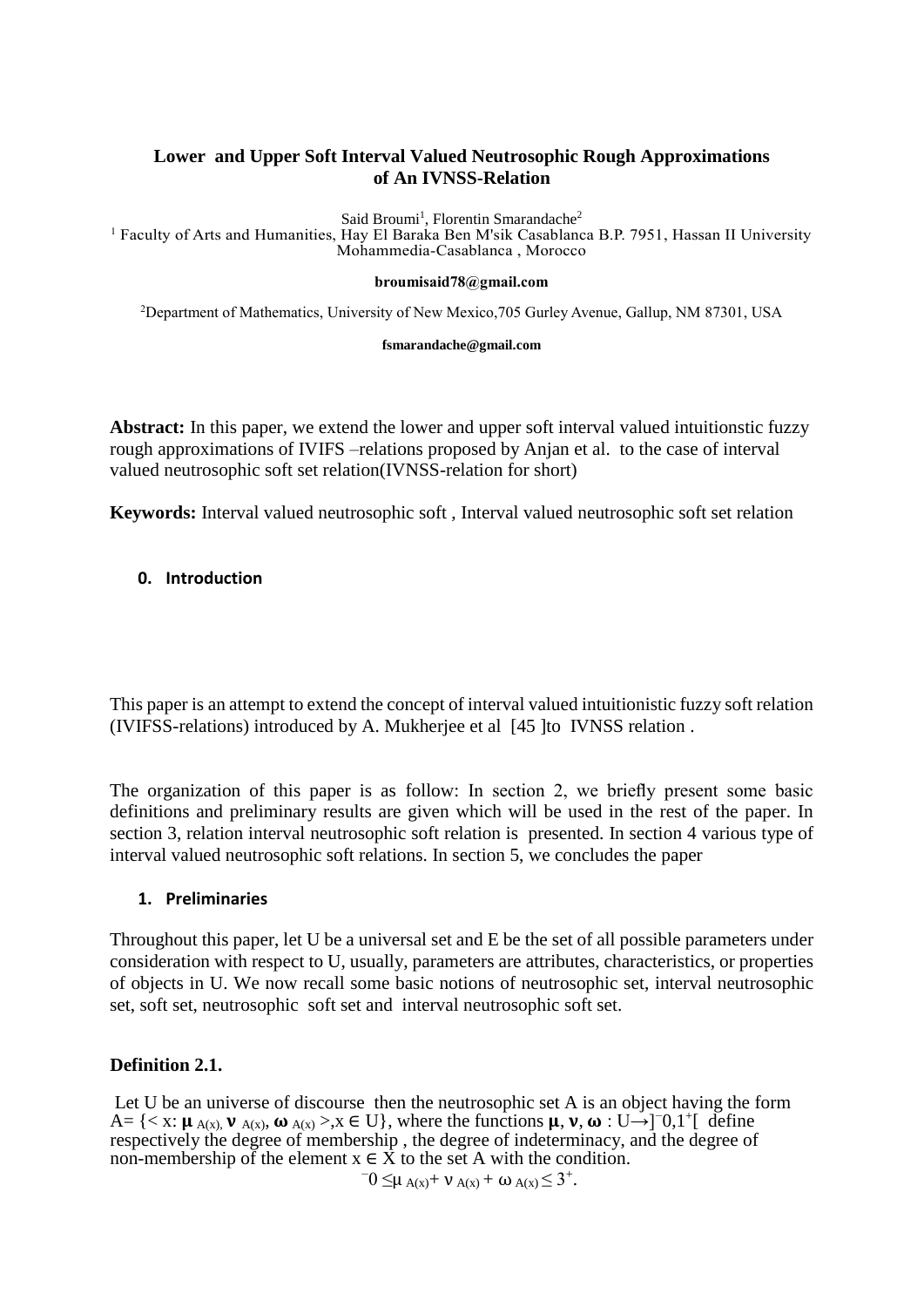From philosophical point of view, the neutrosophic set takes the value from real standard or non-standard subsets of ]<sup>-</sup>0,1<sup>+</sup>[.so instead of ]<sup>-</sup>0,1<sup>+</sup>[ we need to take the interval [0,1] for technical applications, because ]<sup>-</sup>0,1<sup>+</sup>[will be difficult to apply in the real applications such as in scientific and engineering problems.

**Definition 2.2.** A neutrosophic set A is contained in another neutrosophic set B i.e.  $A \subseteq B$ if  $\forall x \in U$ ,  $\mu_A(x) \leq \mu_B(x)$ ,  $\nu_A(x) \geq \nu_B(x)$ ,  $\omega_A(x) \geq \omega_B(x)$ .

**Definition 2.3.** Let X be a space of points (objects) with generic elements in X denoted by x. An interval valued neutrosophic set (for short IVNS) A in X is characterized by truthmembership function  $\mu_A(x)$ , indeteminacy-membership function  $\nu_A(x)$  and falsitymembership function  $\omega_A(x)$ . For each point **x** in **X**, we have that  $\mu_A(x)$ ,  $\nu_A(x)$ ,  $\omega_A(x) \in [0,1]$ .

For two IVNS ,  $A_{IVNS} = \{ \langle x, [\mu_A^L(x), \mu_A^U(x)], [\nu_A^L(x), \nu_A^U(x)], [\omega_A^L(x), \omega_A^U(x)] \rangle | x \in X \}$ And  $B_{IVNS} = \{ \langle x, [\mu_B^L(x), \mu_B^U(x)], [\nu_B^L(x), \nu_B^U(x)], [\omega_B^L(x), \omega_B^U(x)] \rangle \mid x \in X \}$  the two relations are defined as follows:

(1)  $A_{IVNS} \subseteq B_{IVNS}$  if and only if  $\mu_A^L(x) \le \mu_B^L(x)$ ,  $\mu_A^U(x) \le \mu_B^U(x)$ ,  $v_A^L(x) \ge v_B^L(x)$ ,  $\omega_A^U(x) \ge$  $\omega_B^U(x)$ ,  $\omega_A^L(x) \ge \omega_B^L(x)$ ,  $\omega_A^U(x) \ge \omega_B^U(x)$ 

(2)  $A_{IVNS} = B_{IVNS}$  if and only if,  $\mu_A(x) = \mu_B(x)$ ,  $v_A(x) = v_B(x)$ ,  $\omega_A(x) = \omega_B(x)$  for any  $x \in$ X

As an illustration ,let us consider the following example.

**Example 2.4.** Assume that the universe of discourse  $U = \{x_1, x_2, x_3\}$ , where  $x_1$  characterizes the capability, x2 characterizes the trustworthiness and x3 indicates the prices of the objects. It may be further assumed that the values of  $x_1$ ,  $x_2$  and  $x_3$  are in [0,1] and they are obtained from some questionnaires of some experts. The experts may impose their opinion in three components viz. the degree of goodness,

the degree of indeterminacy and that of poorness to explain the characteristics of the objects. Suppose A is an interval neutrosophic set (INS) of U, such that,

 $A = \{ \langle x_1, [0.3 \, 0.4], [0.5 \, 0.6], [0.4 \, 0.5] \rangle, \langle x_2, \langle 0.1 \, 0.2], [0.3 \, 0.4], [0.6 \, 0.7] \rangle, \langle x_3, [0.2 \, 0.4], [0.6 \, 0.7] \rangle, \langle x_4, \langle 0.6 \, 0.7], \langle x_5, [0.6 \, 0.7], \langle x_6, [0.6 \, 0.7], \langle x_7, [0.6 \, 0.7], \langle x_8, [0.6 \, 0.7], \langle x_9, [0.6 \,$  $0.4$ ],  $[0.4 \ 0.5]$ ,  $[0.4 \ 0.6]$  > }, where the degree of goodness of capability is 0.3, degree of indeterminacy of capability is 0.5 and degree of falsity of capability is 0.4 etc.

# **Definition 2.5.**

Let U be an initial universe set and E be a set of parameters. Let P(U) denotes the power set of U. Consider a nonempty set A,  $A \subseteq E$ . A pair  $(K, A)$  is called a soft set over U, where K is a mapping given by  $K : A \rightarrow P(U)$ .

As an illustration, let us consider the following example.

## **Example 2.6 .**

Suppose that U is the set of houses under consideration, say  $U = \{h_1, h_2, \ldots, h_5\}$ . Let E be the set of some attributes of such houses, say  $E = \{e_1, e_2, \ldots, e_8\}$ , where  $e_1, e_2, \ldots, e_8$  stand for the attributes "beautiful", "costly", "in the green surroundings'", "moderate", respectively. In this case, to define a soft set means to point out expensive houses, beautiful houses, and so on. For example, the soft set  $(K, A)$  that describes the "attractiveness of the houses" in the opinion of a buyer, say Thomas, may be defined like this:

 $A = \{e_1, e_2, e_3, e_4, e_5\}$ ;

 $K(e_1) = \{h_2, h_3, h_5\}, K(e_2) = \{h_2, h_4\}, K(e_3) = \{h_1\}, K(e_4) = U, K(e_5) = \{h_3, h_5\}.$ 

# **Definition 2.7** .

Let U be an initial universe set and  $A \subseteq E$  be a set of parameters. Let IVNS(U) denotes the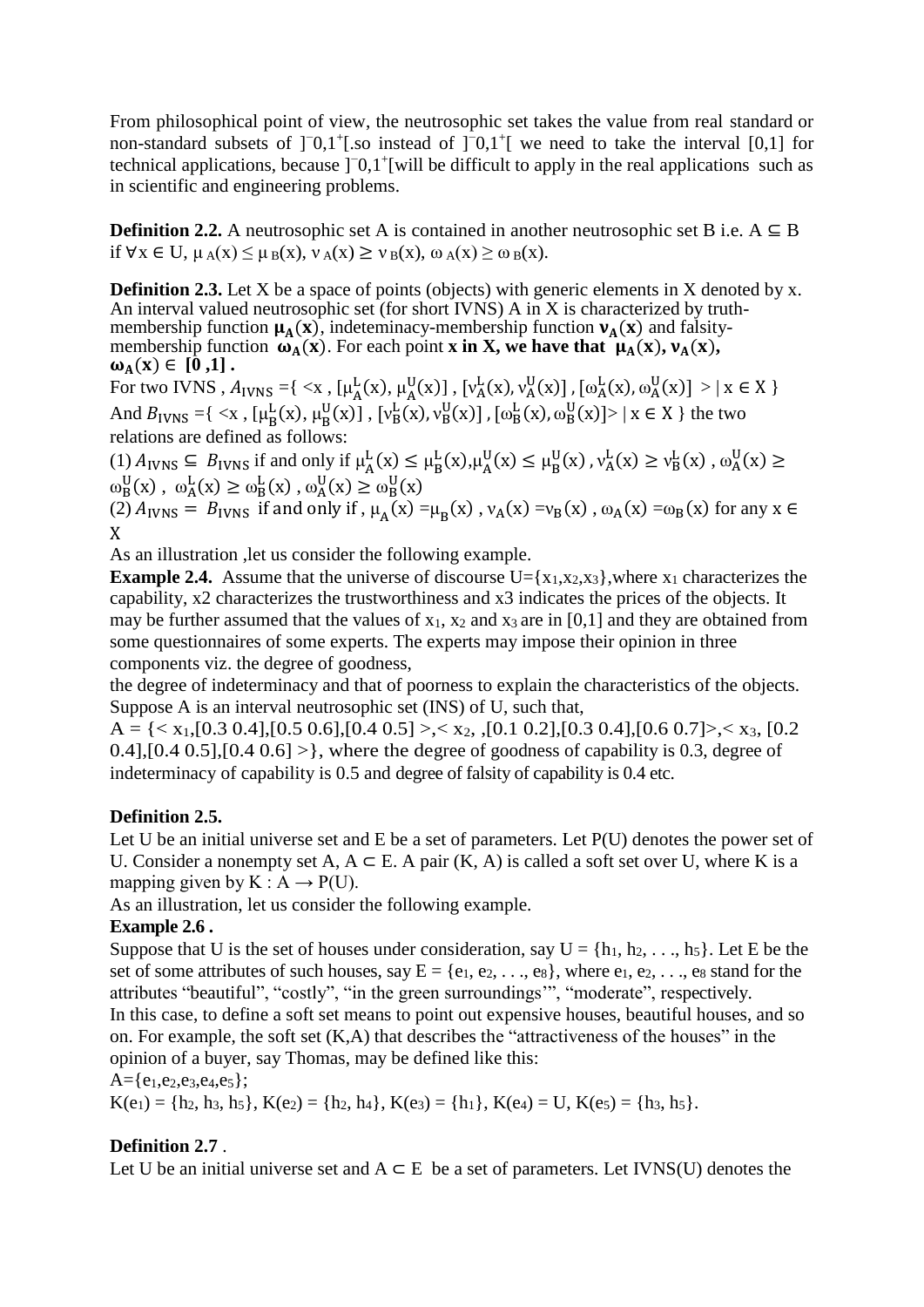set of all interval neutrosophic subsets of U. The collection (K,A) is termed to be the soft interval neutrosophic set over U, where F is a mapping given by  $K : A \rightarrow IVNS(U)$ . The interval neutrosophic soft set defined over an universe is denoted by INSS. To illustrate let us consider the following example:

Let U be the set of houses under consideration and E is the set of parameters (or qualities). Each parameter is a interval neutrosophic word or sentence involving interval neutrosophic words. Consider  $E = \{$  beautiful, costly, in the green surroundings, moderate, expensive  $\}$ . In this case, to define a interval neutrosophic soft set means to point out beautiful houses, costly houses, and so on. Suppose that, there are five houses in the universe U given by,  $U =$  ${h_1,h_2,h_3,h_4,h_5}$  and the set of parameters  $A = {e_1,e_2,e_3,e_4}$ , where each  $e_i$  is a specific criterion for houses:

e<sup>1</sup> stands for 'beautiful',

e<sup>2</sup> stands for 'costly',

e<sup>3</sup> stands for 'in the green surroundings',

e<sup>4</sup> stands for 'moderate',

Suppose that,

K(beautiful)={< h<sub>1</sub>,[0.5, 0.6], [0.6, 0.7], [0.3, 0.4}>,< h<sub>2</sub>,[0.4, 0.5], [0.7, 0.8], [0.2, 0.3] >, < h<sub>3</sub>,[0.6, 0.7],[0.2, 0.3],[0.3, 0.5] >,< h<sub>4</sub>,[0.7, 0.8],[0.3, 0.4],[0.2, 0.4] >,< h<sub>5</sub>,[ 0.8, 0.4],[0.2  $,0.6$ ], $[0.3, 0.4] >$ }.K(costly)={< b<sub>1</sub>, $[0.5, 0.6]$ ,  $[0.6, 0.7]$ ,  $[0.3, 0.4] >$ ,< h<sub>2</sub>, $[0.4, 0.5]$ ,  $[0.7, 0.8]$ ,  $[0.2, 0.3] >$ , < h<sub>3</sub>, $[0.6, 0.7]$ , $[0.2, 0.3]$ , $[0.3, 0.5] >$ , < h<sub>4</sub>, $[0.7, 0.8]$ , $[0.3, 0.4]$ , $[0.2, 0.4] >$ , < h<sub>5</sub>, $[0.8, 0.4]$ 0.4],  $[0.2, 0.6]$ ,  $[0.3, 0.4] >$ .

K(in the green surroundings) =  $\{<\theta_1$ , [0.5, 0.6], [0.6, 0.7], [0.3, 0.4] $>, <\theta_2$ , [0.4, 0.5], [0.7, 0.8],  $[0.2, 0.3] >$ , < h<sub>3</sub>, $[0.6, 0.7]$ , $[0.2, 0.3]$ , $[0.3, 0.5] >$ , < h<sub>4</sub>, $[0.7, 0.8]$ , $[0.3, 0.4]$ , $[0.2, 0.4] >$ , < h<sub>5</sub>, $[0.8, 0.4]$ 0.4] , [0.2, 0.6], [0.3, 0.4] > }. K(moderate) = {< h<sub>1</sub>, [0.5, 0.6], [0.6, 0.7], [0.3, 0.4] >,< h<sub>2</sub>, [0.4, 0.5],  $[0.7, 0.8], [0.2, 0.3] >$ ,  $\langle h_3, [0.6, 0.7], [0.2, 0.3], [0.3, 0.5] >$ ,  $\langle h_4, [0.7, 0.8], [0.3, 0.4], [0.2, 0.4]$  $\geq$ ,  $\lt$  h<sub>5</sub>,[ 0.8, 0.4],[ 0.2, 0.6],[ 0.3, 0.4]  $>$  }.

## **Definition 2.8.**

Let U be an initial universe and  $(F,A)$  and  $(G,B)$  be two interval valued neutrosophic soft set. Then a relation between them is defined as a pair (H, AxB), where H is mapping given by H: AxB→IVNS(U). This is called an interval valued neutrosophic soft sets relation ( IVNSSrelation for short).the collection of relations on interval valued neutrosophic soft sets on Ax Bover U is denoted by  $\sigma_U(A \times B)$ .

**Defintion** 2.9. Let P,  $Q \in \sigma_{II}(Ax \, B)$  and the ordre of their relational matrices are same. Then  $P \subseteq Q$  if H  $(e_j, e_j) \subseteq J(e_j, e_j)$  for  $(e_j, e_j) \in A \times B$  where P=(H, A x B) and Q = (J, A x B) Example:

P

|                | $(e_1, e_2)$                         | $(e_1, e_4)$                         | $(e_3, e_2)$                         | $(e_3, e_4)$                         |
|----------------|--------------------------------------|--------------------------------------|--------------------------------------|--------------------------------------|
| h <sub>1</sub> | ([0.2, 0.3], [0.2, 0.3], [0.4, 0.5]) | ([0.4, 0.6], [0.7, 0.8], [0.1, 0.4]) | ([0.4, 0.6], [0.7, 0.8], [0.1, 0.4]) | ([0.4, 0.6], [0.7, 0.8], [0.1, 0.4]) |
| h <sub>2</sub> | ([0.6, 0.8], [0.3, 0.4], [0.1, 0.7]) | ([1, 1], [0, 0], [0, 0])             | ([0.1, 0.5], [0.4, 0.7], [0.5, 0.6]) | ([0.1, 0.5], [0.4, 0.7], [0.5, 0.6]) |
| h3             | ([0.3, 0.6], [0.2, 0.7], [0.3, 0.4]) | ([0.4, 0.7], [0.1, 0.3], [0.2, 0.4]) | ([1, 1], [0, 0], [0, 0])             | ([0.4, 0.7], [0.1, 0.3], [0.2, 0.4]) |
| $\mathbf{h}_4$ | ([0.6, 0.7], [0.3, 0.4], [0.2, 0.4]) | ([0.3, 0.4], [0.7, 0.9], [0.1, 0.2]) | ([0.3, 0.4], [0.7, 0.9], [0.1, 0.2]) | ([1, 1], [0, 0], [0, 0])             |

Q

|                | $(e_1, e_2)$                         | $(e_1, e_4)$                         | $(e_3, e_2)$                         | $(e_3, e_4)$                          |
|----------------|--------------------------------------|--------------------------------------|--------------------------------------|---------------------------------------|
| h <sub>1</sub> | ([0.3, 0.4], [0, 0], [0, 0])         | ([0.4, 0.6], [0.7, 0.8], [0.1, 0.4]) | ([0.4, 0.6], [0.7, 0.8], [0.1, 0.4]) | ( [0.4, 0.6], [0.7, 0.8], [0.1, 0.4]) |
|                | ([0.6, 0.8], [0.3, 0.4], [0.1, 0.7]) | ([1, 1], [0, 0], [0, 0])             | ([0.1, 0.5], [0.4, 0.7], [0.5, 0.6]) | ( [0.1, 0.5], [0.4, 0.7], [0.5, 0.6]) |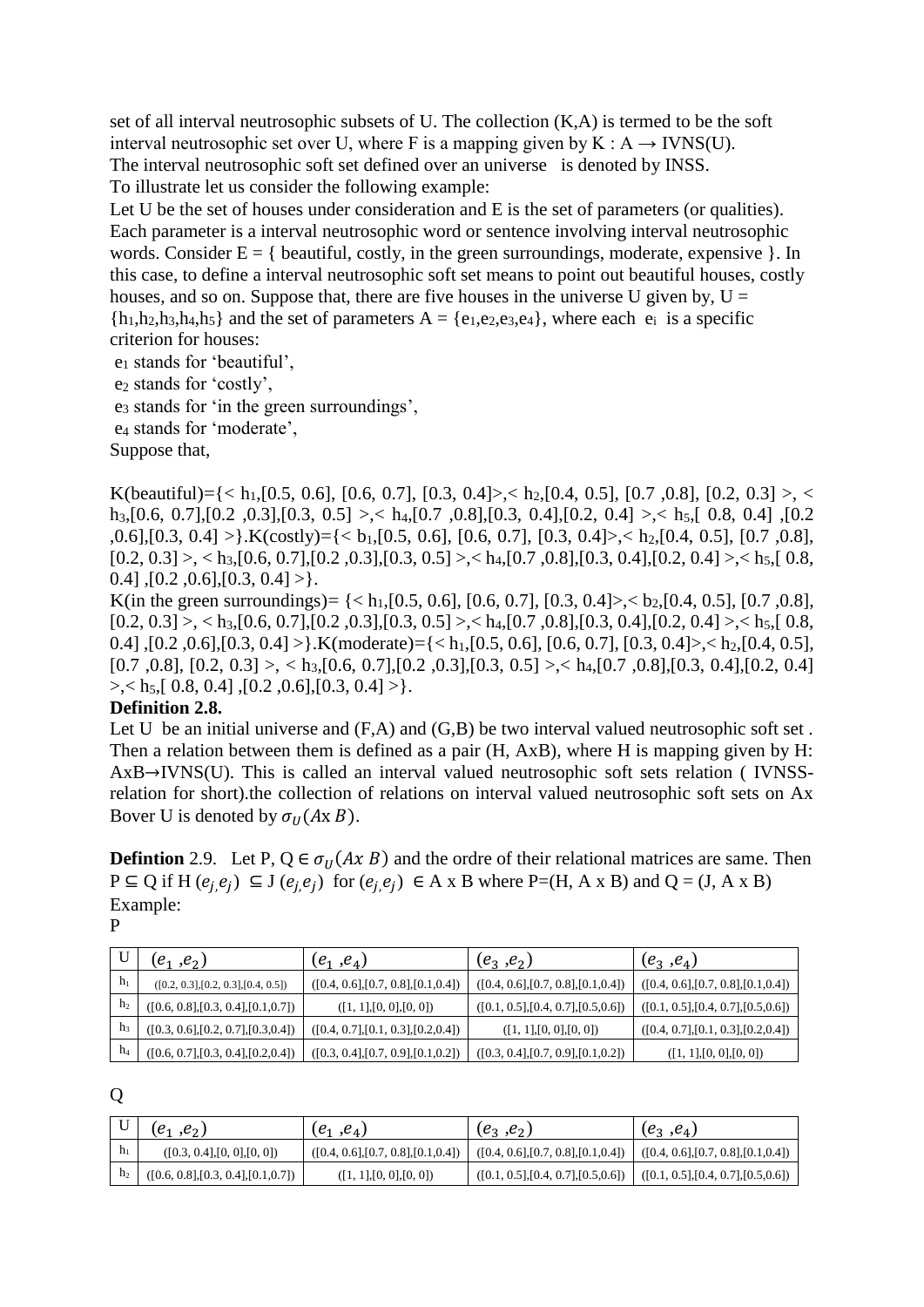| $h_3$ ([0.3, 0.6], [0.2, 0.7], [0.3, 0.4]) | ([0.4, 0.7], [0.1, 0.3], [0.2, 0.4]) | ([1, 1], [0, 0], [0, 0])                                                    | ([0.4, 0.7], [0.1, 0.3], [0.2, 0.4]) |
|--------------------------------------------|--------------------------------------|-----------------------------------------------------------------------------|--------------------------------------|
| $h_4$ ([0.6, 0.7], [0.3, 0.4], [0.2, 0.4]) |                                      | $(0.3, 0.4], [0.7, 0.9], [0.1, 0.2])$ $(0.3, 0.4], [0.7, 0.9], [0.1, 0.2])$ | ([1, 1], [0, 0], [0, 0])             |

## **Definition** 2.10**.**

Let U be an initial universe and  $(F, A)$  and  $(G, B)$  be two interval valued neutrosophic soft sets. Then a null relation between them is denoted

by O<sub>U</sub> and is defined as O<sub>U</sub> =(H<sub>O</sub>, A xB) where H<sub>O</sub>  $(e_i,e_j)$ ={<h<sub>k</sub>, [0, 0],[1, 1],[1, 1]>; h<sub>k</sub> ∈ U} for  $(e_i e_j) \in A$  xB.

**Example**. Consider the interval valued neutrosophic soft sets  $(F, A)$  and  $(G, B)$ . Then a null relation between them is given by

|                | $(e_1, e_2)$             | $(e_1, e_4)$             | $(e_3, e_2)$             | $(e_3, e_4)$             |
|----------------|--------------------------|--------------------------|--------------------------|--------------------------|
| h <sub>1</sub> | ([0, 0], [1, 1], [1, 1]) | ([0, 0], [1, 1], [1, 1]) | ([0, 0], [1, 1], [1, 1]) | ([0, 0], [1, 1], [1, 1]) |
| h <sub>2</sub> | ([0, 0], [1, 1], [1, 1]) | ([0, 0], [1, 1], [1, 1]) | ([0, 0], [1, 1], [1, 1]) | ([0, 0], [1, 1], [1, 1]) |
| h <sub>3</sub> | ([0, 0], [1, 1], [1, 1]) | ([0, 0], [1, 1], [1, 1]) | ([0, 0], [1, 1], [1, 1]) | ([0, 0], [1, 1], [1, 1]) |
| $h_4$          | ([0, 0], [1, 1], [1, 1]) | ([0, 0], [1, 1], [1, 1]) | ([0, 0], [1, 1], [1, 1]) | ([0, 0], [1, 1], [1, 1]) |

**Remark.** It can be easily seen that P ∪ O<sub>U</sub> =P and P ∩ O<sub>U</sub> =O<sub>U</sub> for any P  $\in \sigma_U(A \times B)$ **Definition 2.11.**

Let U be an initial universe and  $(F, A)$  and  $(G, B)$  be two interval valued neutrosophic soft sets. Then an absolute relation between them is denoted by  $I_U$  and is defined as  $I_U = (H_I, A \times B)$ where  $H_1(e_i, e_j) = \{ \langle h_k, [1, 1], [0, 0], [0, 0] \rangle; h_k \in U \}$  for  $(e_i, e_j) \in A$  xB.

|                | $(e_1, e_2)$             | $(e_1, e_4)$             | $(e_3, e_2)$             | $(e_3, e_4)$             |
|----------------|--------------------------|--------------------------|--------------------------|--------------------------|
| $\mathbf{h}$   | ([1, 1], [0, 0], [0, 0]) | ([1, 1], [0, 0], [0, 0]) | ([1, 1], [0, 0], [0, 0]) | ([1, 1], [0, 0], [0, 0]) |
| h <sub>2</sub> | ([1, 1], [0, 0], [0, 0]) | ([1, 1], [0, 0], [0, 0]) | ([1, 1], [0, 0], [0, 0]) | ([1, 1], [0, 0], [0, 0]) |
| h <sub>3</sub> | ([1, 1], [0, 0], [0, 0]) | ([1, 1], [0, 0], [0, 0]) | ([1, 1], [0, 0], [0, 0]) | ([1, 1], [0, 0], [0, 0]) |
| $h_4$          | ([1, 1], [0, 0], [0, 0]) | ([1, 1], [0, 0], [0, 0]) | ([1, 1], [0, 0], [0, 0]) | ([1, 1], [0, 0], [0, 0]) |

**Defintion.2.12** Let  $P \in \sigma_U(Ax \ B)$ ,  $P = (H, AxB)$ ,  $Q = (J, AxB)$  and the order of their relational matrices are same.Then we define

- (i) P  $\bigcup Q = (H \circ J, AxB)$  where H∘ J :AxB →IVNS(U) is defined as (H ∘J)( $e_i, e_j$ ) = H( $e_i, e_j$ ) V J( $e_j, e_j$ ) for ( $e_i, e_j$ ) ∈ A x B, where V denotes the interval valued neutrosophic union.
- (ii) P ∩ Q= ( H ■J, AxB) where H ■J :AxB →IVNS(U) is defined as  $(H \blacksquare J)$  ( $e_i, e_j$ )= H( $e_i$ , $e_j$ ) ∧ J( $e_i$ , $e_j$ ) for ( $e_j$ , $e_j$ ) ∈ A x B, where ∧ denotes the interval valued neutrosophic intersection
- $(iii)$  $P^c = (\sim H, AxB)$ , where  $\sim H : AxB \rightarrow IVNS(U)$  is defined as ~H( $e_i$ , $e_j$ )=[H( $e_i$ , $e_j$ )]<sup> $c$ </sup> for ( $e_i$ , $e_j$ )  $\in$  A x B, where *c* denotes the interval valued neutrosophic complement.

# **Defintion.2.13.**

Let R be an equivalence relation on the universal set U. Then the pair  $(U, R)$  is called a Pawlak approximation space. An equivalence class of R containing x will be denoted by  $[x]_R$ . Now for  $X \subseteq U$ , the lower and upper approximation of X with respect to  $(U, R)$  are denoted by respectively  $R \times X$  and  $R \times X$  and are defined by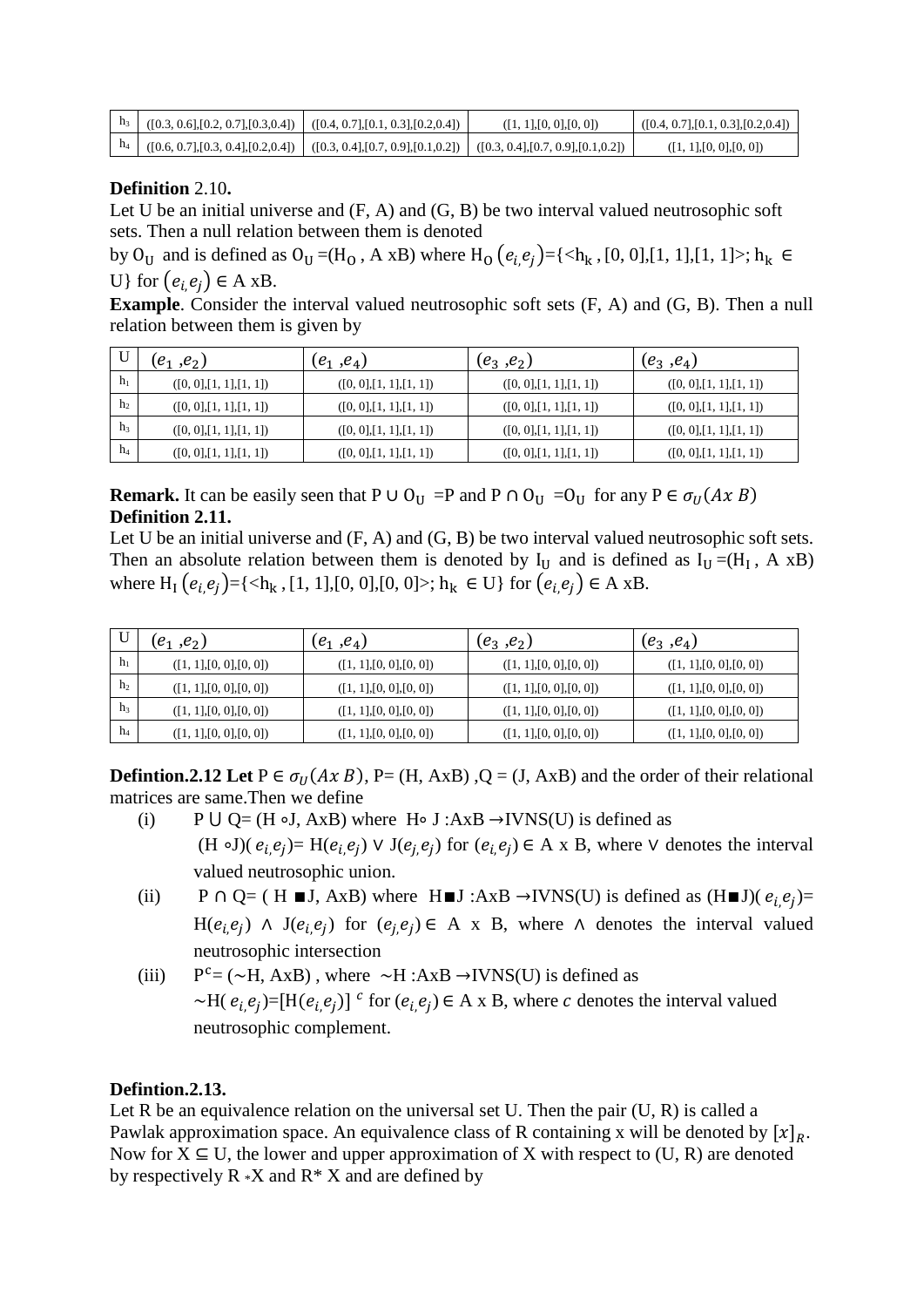$R*X=\{x\in U: [x]_R \subseteq X\},\$  $R^*X={ \mathsf{x} \in U: [x]_R \cap X \neq }.$ Now if  $R * X = R * X$ , then X is called definable; otherwise X is called a rough set.

## **3-Lower and upper soft interval valued neutrosophic rough approximations of an IVNSS-relation**

**Defntion 3.1 .Let R**  $\in \sigma_U(A \times A)$  and R=( H, Ax A). Let  $\Theta = (f, B)$  be an interval valued neutrosophic soft set over U and  $S = (U, \Theta)$  be the soft interval valued neutrosophic approximation space. Then the lower and upper soft interval valued neutrosophic rough approximations of R with respect to S are denoted by  $Lwr_S(R)$  and  $Upr_S(R)$  respectively, which are IVNSS- relations over AxB in U given by:

 $Lwr_S(R) = (J, A xB)$  and  $Upr_S(R) = (K, A xB)$ **J**( $e_i$ , $e_k$ ) ={<**x**,  $[Λ_{e_j ∈ A} (inf μ_{H(e_i, e_j)} (x) ∧ inf μ_{f(e_k)} (x))$ , Λ<sub> $e_j ∈ A$ </sub>(sup  $μ_{H(e_i, e_j)} (x) ∧ sup μ_{f(e_k)} (x))$ ],

 $[\bigwedge_{e_j \in A} (\inf v_{H(e_i, e_j)}(x) \vee \inf v_{f(e_k)}(x)) , \bigwedge_{e_j \in A} (\sup v_{H(e_i, e_j)}(x) \vee \sup v_{f(e_k)}(x))],$  $[\Lambda_{e_j \in A}(\inf \omega_{H(e_i, e_j)}(x) \vee \inf \omega_{f(e_k)}(x)), \Lambda_{e_j \in A}(\sup \omega_{H(e_i, e_j)}(x) \vee \sup \omega_{f(e_k)}(x))] : x \in U$ .

**K**( $e_i, e_k$ ) ={ $\langle x, [\Lambda_{e_i \in A}(\inf \mu_{H(e_i, e_j)}(x) \vee \inf \mu_{f(e_k)}(x)), \Lambda_{e_j \in A}(\sup \mu_{H(e_i, e_j)}(x) \vee \sup \mu_{f(e_k)}(x)) \rangle$ ],

 $[\Lambda_{e_j \in A}(\inf v_{H(e_i,e_j)}(x) \wedge \inf v_{f(e_k)}(x)) , \Lambda_{e_j \in A}(\sup v_{H(e_i,e_j)}(x) \wedge \sup v_{f(e_k)}(x))],$  $[\Lambda_{e_j \in A}(\inf \omega_{H(e_i, e_j)}(x) \wedge \inf \omega_{f(e_k)}(x)) , \Lambda_{e_j \in A}(\sup \omega_{H(e_i, e_j)}(x) \wedge \sup \omega_{f(e_k)}(x)) ] : x \in U$ .

For  $e_i \in A$ ,  $e_K \in B$ 

**Theorem 3.2.** Let be an interval valued neutrosophic soft over U and  $S = (U, \Theta)$  be the soft approximation space. Let  $R_1$ ,  $R_2 \in \sigma_U(A \times A)$  and  $R_1 = (G, Ax \times A)$  and  $R_2 = (H, Ax \times A)$ . Then

(i)  $Lwr_S(O_U)=O_U$ (ii)  $Lwr_S(1_U)=1_U$ (iii)  $R_1 \subseteq R_2 \Longrightarrow \text{Lwr}_{S}(R_1) \subseteq \text{Lwr}_{S}(R_2)$  $(iv)$   $R_1 \subseteq R_2 \Longrightarrow \text{Upr}_{S} (R_1) \subseteq \text{Upr}_{S} (R_2)$ (v)  $Lwr_S (R_1 \cap R_2) \subseteq Lwr_S (R_1) \cap Lwr_S (R_2)$ (vi)  $\text{Upr}_{S} (R_1 \cap R_2) \subseteq \text{Upr}_{S} (R_1) \cap \text{Upr}_{S} (R_2)$ (vii)  $Lwr_S (R_1) \cup Lwr_S (R_2) \subseteq Lwr_S (R_1 \cup R_2)$ (viii)  $\text{Upr}_{\text{S}}(\textbf{R}_1) \cup \text{Upr}_{\text{S}}(\textbf{R}_2) \subseteq \text{Upr}_{\text{S}}(\textbf{R}_1 \cup \textbf{R}_2)$ 

Proof. (i) –(iv) are straight forward. Let Lwrs( $R_1 \cap R_2$ ) =(S, Ax B). Then for  $(e_i, e_k) \in A \times B$ , we have

S( $e_i$ , $e_k$ ) ={<x,  $[\Lambda_{e_j \in A}(\inf \mu_{G \circ H(e_i, e_j)}(x) \wedge \inf \mu_{f(e_k)}(x))$ ,  $\Lambda_{e_j \in A}(\sup \mu_{G \circ H(e_i, e_j)}(x) \wedge$  $\sup \mu_{f(\,e_k\,)}(x))],$  $[\bigwedge_{e_j \in A} (\inf \mathsf{v}_{\mathsf{G} \circ \mathsf{H}(\, e_i, e_j)}(x) \vee \inf \mathsf{v}_{\mathsf{f}(\, e_k\,)}(x)) , \bigwedge_{e_j \in A} (\sup \mathsf{v}_{\mathsf{G} \circ \mathsf{H}(\, e_i, e_j)}(x) \vee \sup \mathsf{v}_{\mathsf{f}(\, e_k\,)}(x)) ]$ 

 $[\Lambda_{e_j \in A}(\inf \omega_{\mathbf{G} \circ \mathbf{H}(e_i, e_j)}(x) \vee \inf \omega_{\mathbf{f}(e_k)}(x)) , \Lambda_{e_j \in A}(\sup \omega_{\mathbf{G} \circ \mathbf{H}(e_i, e_j)}(x) \vee \sup \omega_{\mathbf{f}(e_k)}(x)) ] : x \in U \}$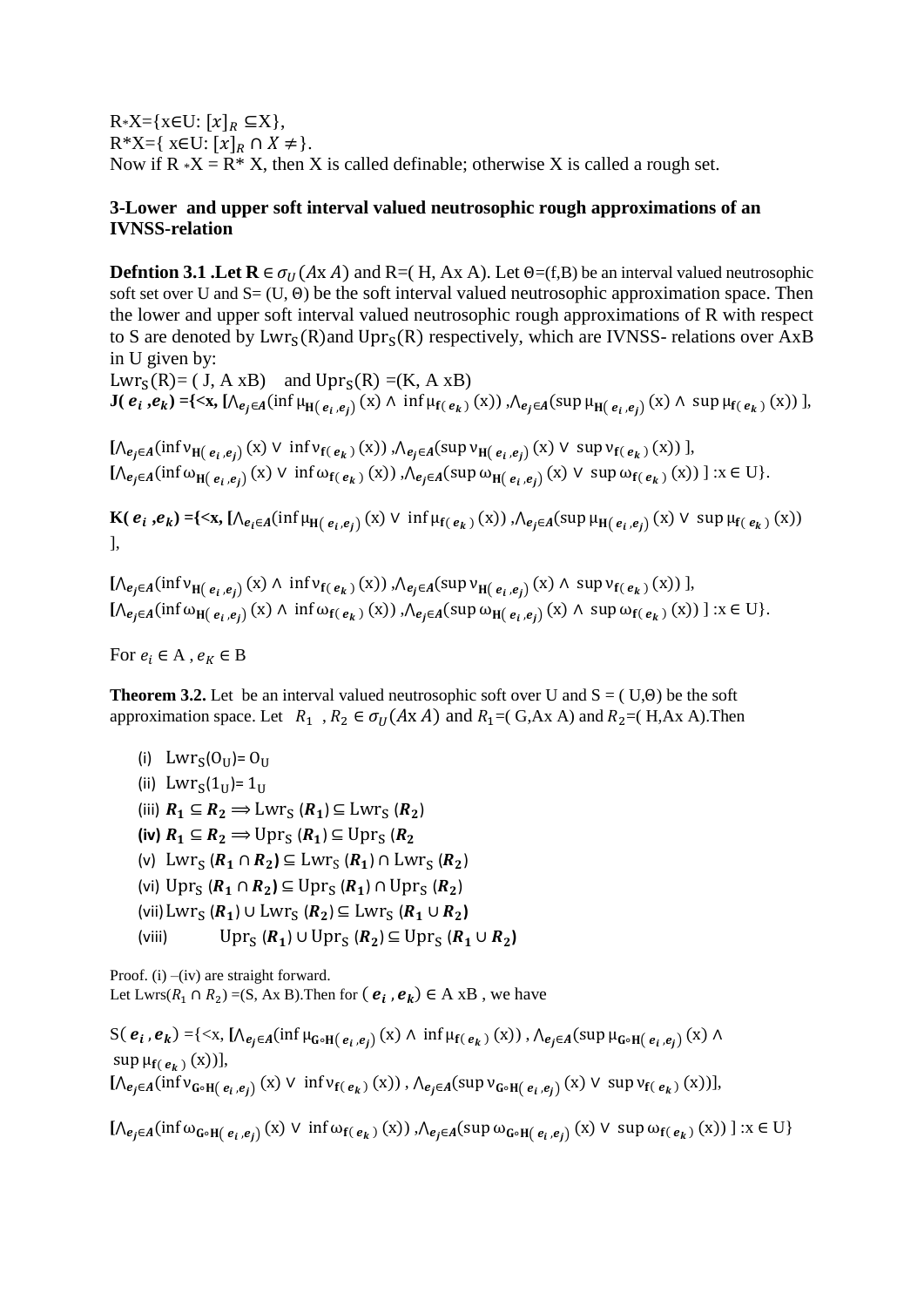={<x, [Λ<sub>e<sub>j</sub>∈<sub>A</sub>(min(inf μ<sub>G(e<sub>i</sub>,e<sub>j)</sub></sub>(x), inf μ<sub>H(e<sub>i</sub>,e<sub>j</sub>)</sub>(x)) ∧ inf μ<sub>f(e<sub>k</sub>)</sub>(x))</sub> ,  $\Lambda_{e_j \in A}(\min(\sup \mu_{G(e_i, e_j)}(x), \sup \mu_{H(e_i, e_j)}(x)) \wedge \sup \mu_{f(e_k)}(x))],$ 

 $[\bigwedge_{e_j \in A} (\max(\inf \mathsf{v}_{\mathsf{G}(e_i, e_j)}(x), \inf \mathsf{v}_{\mathsf{H}(e_i, e_j)}(x)) \vee \inf \mathsf{v}_{\mathsf{f}(e_k)}(x))]$ ,  $\bigwedge_{e_j \in A} (\max(\sup \mathsf{v}_{\mathsf{G}(e_i,e_j)}(x), \sup \mathsf{v}_{\mathsf{H}(e_i,e_j)}(x)) \vee \sup \mathsf{v}_{\mathsf{f}(e_k)}(x))],$ 

 $[\Lambda_{e_j \in A}(\max(\inf \omega_{G(e_i, e_j)}(x), \inf \omega_{H(e_i, e_j)}(x)) \ \vee \ \inf \omega_{f(e_k)}(x))$ ,  $\bigwedge_{e_j \in A} (\max(\sup \omega_{G(e_i, e_j)}(x), \sup \omega_{H(e_i, e_j)}(x)) \vee \sup \omega_{f(e_k)}(x)) \mid x \in U \}$ 

Also for Lwr<sub>S</sub> ( $R_1$ )  $\cap$  Lwr<sub>S</sub> ( $R_2$ ) = (Z,A x B) and ( $e_i$ ,  $e_K$ )  $\in$  A xB , we have, Z ( $e_i$ , $e_K$ )= {<x, [ Min ( $\Lambda_{e_j \in A}$ (inf  $\mu_{G(e_i, e_j)}$  (x)  $\Lambda$  inf  $\mu_{f(e_k)}$  (x)),  $\Lambda_{e_j \in A}$ (inf  $\mu_{H(e_i, e_j)}$  (x)  $\Lambda$  $\inf \mu_{f(e_k)}(x))$ ),  $\text{Min}(\bigwedge_{e_j \in A} (\text{sup } \mu_{G(e_i, e_j)}(x) \land \text{sup } \mu_{f(e_k)}(x))$ ,  $\bigwedge_{e_j \in A} (\text{sup } \mu_{H(e_i, e_j)}(x) \land$  $\sup \mu_{\mathbf{f}(\mathbf{e}_k)}(\mathbf{x}))$  )],  ${\rm Max} \left(\bigwedge_{e_j \in A} (\inf \mathsf{v}_{\mathsf{G}(e_i, e_j)}(x) \vee \inf \mathsf{v}_{\mathsf{f}(e_k)}(x)) \right), \bigwedge_{e_j \in A} (\inf \mathsf{v}_{\mathsf{H}(e_i, e_j)}(x) \vee \inf \mathsf{v}_{\mathsf{f}(e_k)}(x)) \right),$  $\text{Max}(\bigwedge_{e_j \in A} (\text{sup } v_{G(e_i, e_j)}(x) \vee \text{ sup } v_{f(e_k)}(x)), \bigwedge_{e_j \in A} (\text{sup } v_{H(e_i, e_j)}(x) \vee \text{ sup } v_{f(e_k)}(x)) ) ]$ ,

 ${\rm Max} \left(\bigwedge_{e_j \in A} (\inf \omega_{G(e_i, e_j)}(x) \vee \inf \omega_{f(e_k)}(x)) \right), \bigwedge_{e_j \in A} (\inf \omega_{H(e_i, e_j)}(x) \vee \inf \omega_{f(e_k)}(x)) \right),$  $\text{Max}(\bigwedge_{e_j \in A} (\text{sup } \omega_{G(e_i, e_j)}(x) \vee \text{ sup } \omega_{f(e_k)}(x)) , \bigwedge_{e_j \in A} (\text{sup } \omega_{H(e_i, e_j)}(x) \vee \text{ sup } \omega_{f(e_k)}(x)) ) ] : x \in$ U}

Now since  $\min(\inf \mu_{G(e_i, e_j)}, \inf \mu_{H(e_i, e_j)}(x)) \leq \inf \mu_{G(e_i, e_j)}(x)$  and  $\min(\inf \mu_{G(e_i, e_j)}, \inf \mu_{H(e_i, e_j)}(x)) \leq \inf \mu_{H(e_i, e_j)}(x)$  we have  $\Lambda_{e_j \in A}(\min(\inf \mu_{G(e_i, e_j)}(x), \inf \mu_{H(e_i, e_j)}(x)) \wedge \inf \mu_{f(e_k)}(x)) \leq \text{Min } (\Lambda_{e_j \in A}(\inf \mu_{G(e_i, e_j)}(x) \wedge \mu_{G(e_i, e_j)}(x)))$  $\inf \mu_{f(e_k)}(x))$ ,  $\bigwedge_{e_j \in A} (\inf \mu_{H(e_i, e_j)}(x) \wedge \inf \mu_{f(e_k)}(x))$ ). Similarly we can get  $\bigwedge_{e_j \in A} (\min(\sup \mu_{G(e_i, e_j)}(x), \sup \mu_{H(e_i, e_j)}(x)) \land \sup \mu_{f(e_k)}(x)) \leq \min (\bigwedge_{e_j \in A} (\sup \mu_{G(e_i, e_j)}(x) \land \mu_{G(e_i, e_j)}(x)) \leq \min (\bigwedge_{e_j \in A} (\sup \mu_{G(e_i, e_j)}(x))$  $\sup \mu_{f(e_k)}(x))$ ,  $\Lambda_{e_j \in A}(\sup \mu_{H(e_i,e_j)}(x) \wedge \sup \mu_{f(e_k)}(x))$ ).

Again as  $\max(\inf v_{G(e_i, e_j)}, \inf v_{H(e_i, e_j)}(x)) \ge \inf v_{G(e_i, e_j)}(x)$ , and  $\max(\inf v_{\mathsf{G}(e_i,e_j)},\inf v_{\mathsf{H}(e_i,e_j)}(x)) \geq \inf v_{\mathsf{H}(e_i,e_j)}(x)$ 

we have

 $\Lambda_{e_j \in A}(\max(\inf v_{G(e_i,e_j)}(x),\inf v_{H(e_i,e_j)}(x)) \vee \inf v_{f(e_k)}(x)) \geq \text{Max } (\Lambda_{e_j \in A}(\inf v_{G(e_i,e_j)}(x)) \vee \text{max}(f_{f(e_i,e_j)}(x))$  $\inf v_{f(e_k)}(x))$ ,  $\bigwedge_{e_j \in A} (\inf v_{H(e_i, e_j)}(x) \vee \inf v_{f(e_k)}(x))$ ). Similarly we can get

 $\bigwedge_{e_j \in A} (\max(\sup \mathsf{v}_{\mathsf{G}(e_i,e_j)}(x), \sup \mathsf{v}_{\mathsf{H}(e_i,e_j)}(x)) \vee \sup \mathsf{v}_{\mathsf{f}(e_k)}(x)) \geq \text{Max } (\bigwedge_{e_j \in A} (\sup \mathsf{v}_{\mathsf{G}(e_i,e_j)}(x) \vee \mathsf{g}_{\mathsf{H}(e_i,e_j)}(x)) \leq \text{Max } (\mathsf{H}(e_i,e_i))$  $\sup v_{f(\mathbf{e}_k)}(\mathbf{x}))$ ,  $\Lambda_{\mathbf{e}_j \in A}(\sup v_{\mathbf{H}(\mathbf{e}_i, \mathbf{e}_j)}(\mathbf{x}) \vee \sup v_{f(\mathbf{e}_k)}(\mathbf{x}))$ . Again as  $\max(\inf \omega_{G(e_i, e_j)}, \inf \omega_{H(e_i, e_j)}(x)) \ge \inf \omega_{G(e_i, e_j)}(x)$ , and  $\max(\inf \omega_{\mathbf{G}(e_i,e_j)}, \inf \omega_{\mathbf{H}(e_i,e_j)}(x)) \geq \inf \omega_{\mathbf{H}(e_i,e_j)}(x)$ 

we have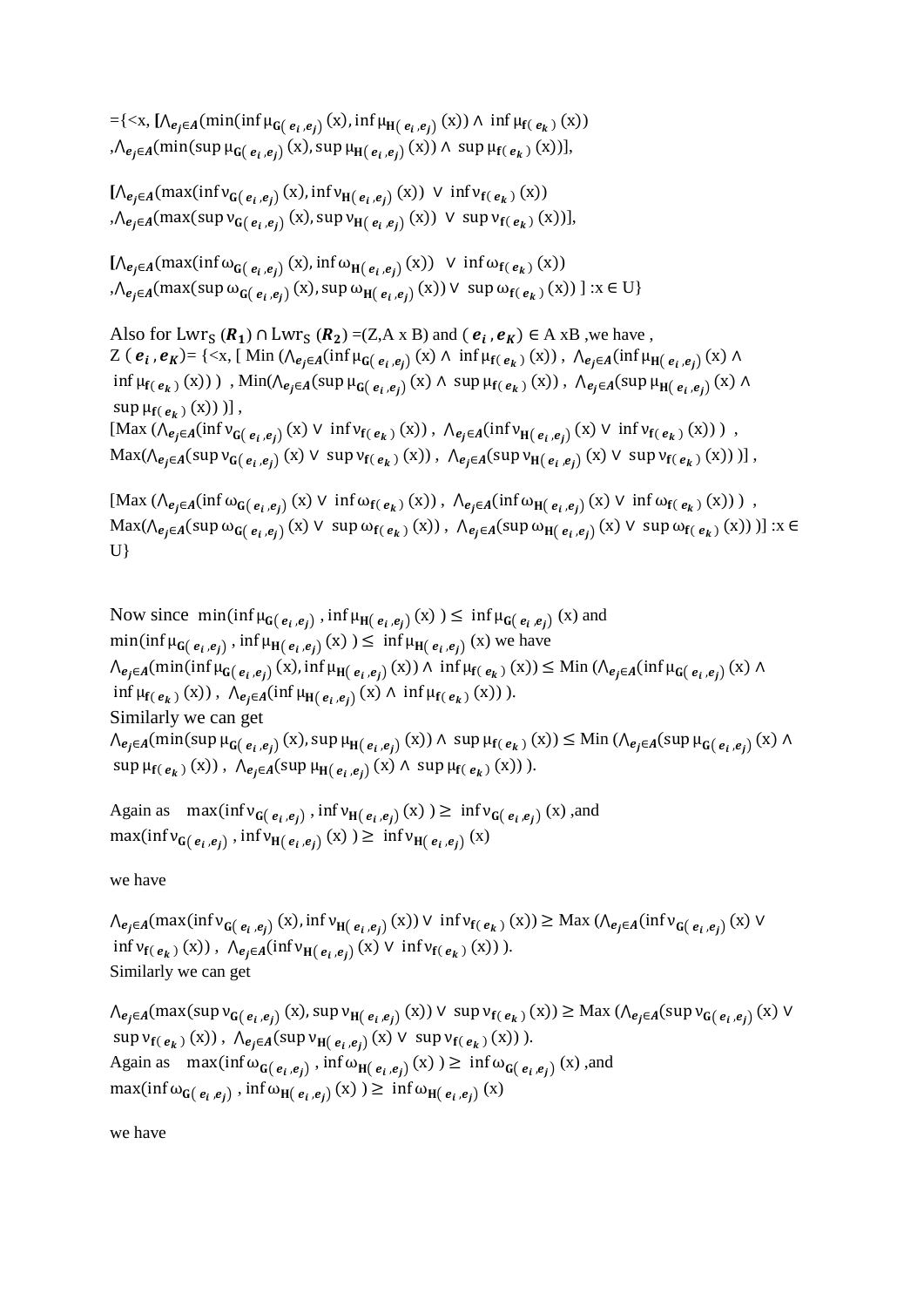$\Lambda_{e_j \in A}(\max(\inf \omega_{G(e_i, e_j)}(x), \inf \omega_{H(e_i, e_j)}(x)) \vee \inf \omega_{f(e_k)}(x)) \geq \text{Max } (\Lambda_{e_j \in A}(\inf \omega_{G(e_i, e_j)}(x)) \vee \omega_{G(e_i, e_j)}(x))$  $\inf \omega_{f(\mathbf{e}_k)}(x))$ ,  $\bigwedge_{e_j \in A} (\inf \omega_{H(\mathbf{e}_i, e_j)}(x) \vee \inf \omega_{f(\mathbf{e}_k)}(x))$ ). Similarly we can get

 $\Lambda_{e_j \in A}(\max(\sup \omega_{G(e_i, e_j)}(x), \sup \omega_{H(e_i, e_j)}(x)) \vee \sup \omega_{f(e_k)}(x)) \geq \text{Max } (\Lambda_{e_j \in A}(\sup \omega_{G(e_i, e_j)}(x) \vee \omega_{G(e_i, e_j)}(x)))$  $\sup \omega_{f(\,e_k\,)}(x))$ ,  $\Lambda_{e_j \in A}(\sup \omega_{H(\,e_i,e_j)}(x) \vee \sup \omega_{f(\,e_k\,)}(x))$ ).

Consequently,  $(R_1 \cap R_2) \subseteq Lwr_S(R_1) \cap Lwr_S(R_2)$ (vi) Proof is similar to (v)

(vii) Let  $Lwr_S$  ( $R_1 \cup R_2$ ) = (S, A xB). Then for  $(e_i, e_k) \in A \times B$ , we have

 $S(e_i, e_k) = \{ \langle x, [\Lambda_{e_j \in A}(\inf \mu_{G \blacksquare H(e_i, e_j)}(x) \land \inf \mu_{f(e_k)}(x)) , \Lambda_{e_j \in A}(\sup \mu_{G \blacksquare H(e_i, e_j)}(x) \land \mu_{f(e_k, e_j)}(x) \rangle \}$  $\sup \mu_{f(\,e_k\,)}(x))],$  $[\bigwedge_{e_j \in A} (\inf \vee_{G \blacksquare H(e_i, e_j)} (x) \vee \inf \vee_{f(e_k)} (x)) , \bigwedge_{e_j \in A} (\inf \vee_{G \blacksquare H(e_i, e_j)} (x) \vee \inf \vee_{f(e_k)} (x))],$ 

 $[\bigwedge_{e_j \in A} (\inf \omega_{\mathsf{G}}_{\mathsf{H}}(e_i, e_j)} (x) \vee \inf \omega_{\mathsf{f}}(e_k)(x)), \bigwedge_{e_j \in A} (\inf \omega_{\mathsf{G}}_{\mathsf{H}}(e_i, e_j)(x) \vee \inf \omega_{\mathsf{f}}(e_k)(x)) \exists x \in U \}$ 

 $=$ {<x, [Λ<sub>e<sub>j</sub>∈<sub>A</sub>(max(inf μ<sub>G(e<sub>i,</sub>e<sub>j)</sub> (x), inf μ<sub>H(e<sub>i,</sub>e<sub>j)</sub> (x)) ∧ inf μ<sub>f(e<sub>k</sub>)</sub> (x))</sub></sub></sub> ,  $\Lambda_{e_j \in A}(\max(\sup \mu_{G(e_i, e_j)}(x), \sup \mu_{H(e_i, e_j)}(x)) \wedge \sup \mu_{f(e_k)}(x))],$ 

 $[\bigwedge_{e_j \in A} (\min(\inf \mathsf{v}_{\mathsf{G}(e_i,e_j)}(x), \inf \mathsf{v}_{\mathsf{H}(e_i,e_j)}(x)) \vee \inf \mathsf{v}_{\mathsf{f}(e_k)}(x))]$ , $\Lambda_{e_j \in A}(\min(\sup \mathsf{v}_{\mathsf{G}(e_i,e_j)}(x), \sup \mathsf{v}_{\mathsf{H}(e_i,e_j)}(x)) \vee \sup \mathsf{v}_{\mathsf{f}(e_k)}(x))],$ 

 $[\bigwedge_{e_j \in A} (\min(\inf \omega_{G(e_i, e_j)}(x), \inf \omega_{H(e_i, e_j)}(x)) \vee \inf \omega_{f(e_k)}(x))$ , $\bigwedge_{e_j \in A} (\min(\sup \omega_{\mathbf{G}(e_i, e_j)}(x), \sup \omega_{\mathbf{H}(e_i, e_j)}(x)) \vee \sup \omega_{\mathbf{f}(e_k)}(x)) \mid x \in U \}$ 

Also for Lwrs( $R_1$ ) ∪ Lwrs( $R_2$ ) = (**Z, AxB) and (** $e_i$ ,  $e_k$ ) ∈ A xB, we have,

Z ( $e_i$ , $e_K$ ) = {<x, [ Max ( $\Lambda_{e_j \in A}(\inf \mu_{G(e_i, e_j)}(x) \land \inf \mu_{f(e_k)}(x))$ ,  $\Lambda_{e_j \in A}(\inf \mu_{H(e_i, e_j)}(x) \land$  $\inf \mu_{f(e_k)}(x))$ ),  $\text{Max}(\Lambda_{e_j \in A}(\sup \mu_{G(e_i, e_j)}(x) \land \sup \mu_{f(e_k)}(x))$ ,  $\Lambda_{e_j \in A}(\sup \mu_{H(e_i, e_j)}(x) \land \mu_{H(e_i, e_j)}(x))$  $\sup \mu_{\mathbf{f}(\mathbf{e}_k)}(\mathbf{x}))$  )],  $[\text{Min}(\bigwedge_{e_j \in A} (\inf \nu_{G(e_i, e_j)}(x) \vee \inf \nu_{f(e_k)}(x)), \bigwedge_{e_j \in A} (\inf \nu_{H(e_i, e_j)}(x) \vee \inf \nu_{f(e_k)}(x))\big)$ ,  $\text{Min}(\bigwedge_{e_j \in A} (\text{sup } \nu_{G(e_i, e_j)}(x) \vee \text{ sup } \nu_{f(e_k)}(x)), \bigwedge_{e_j \in A} (\text{sup } \nu_{H(e_i, e_j)}(x) \vee \text{ sup } \nu_{f(e_k)}(x)) ) ]$ 

 $[\text{Min}(\bigwedge_{e_j \in A} (\inf \omega_{G(e_i, e_j)}(x) \vee \inf \omega_{f(e_k)}(x)), \bigwedge_{e_j \in A} (\inf \omega_{H(e_i, e_j)}(x) \vee \inf \omega_{f(e_k)}(x))],$  $\text{Min}(\bigwedge_{e_j \in A} (\text{sup } \omega_{G(e_i, e_j)}(x) \vee \text{ sup } \omega_{f(e_k)}(x)) , \bigwedge_{e_j \in A} (\text{sup } \omega_{H(e_i, e_j)}(x) \vee \text{ sup } \omega_{f(e_k)}(x)) ) ] : x \in$ U} Now since  $\max(\inf \mu_{G(e_i, e_j)}, \inf \mu_{H(e_i, e_j)}(x)) \geq \inf \mu_{G(e_i, e_j)}(x)$  and  $\max(\inf \mu_{G(e_i, e_j)}, \inf \mu_{H(e_i, e_j)}(x)) \geq \inf \mu_{H(e_i, e_j)}(x)$  we have  $\Lambda_{e_j \in A}(\max(\inf \mu_{G(e_i,e_j)}(x), \inf \mu_{H(e_i,e_j)}(x)) \wedge \inf \mu_{f(e_k)}(x)) \ge \max (\Lambda_{e_j \in A}(\inf \mu_{G(e_i,e_j)}(x) \wedge$  $\inf \mu_{f(e_k)}(x))$ ,  $\bigwedge_{e_j \in A} (\inf \mu_{H(e_i, e_j)}(x) \wedge \inf \mu_{f(e_k)}(x))$ ).

Similarly we can get  $\Lambda_{e_j \in A}(\max(\sup \mu_{G(e_i, e_j)}(x), \sup \mu_{H(e_i, e_j)}(x)) \wedge \sup \mu_{f(e_k)}(x)) \geq \max(\Lambda_{e_j \in A}(\sup \mu_{G(e_i, e_j)}(x) \wedge \mu_{G(e_i, e_j)}(x)))$  $\sup \mu_{f(e_k)}(x))$ ,  $\Lambda_{e_j \in A}(\sup \mu_{H(e_i,e_j)}(x) \wedge \sup \mu_{f(e_k)}(x))$ ).